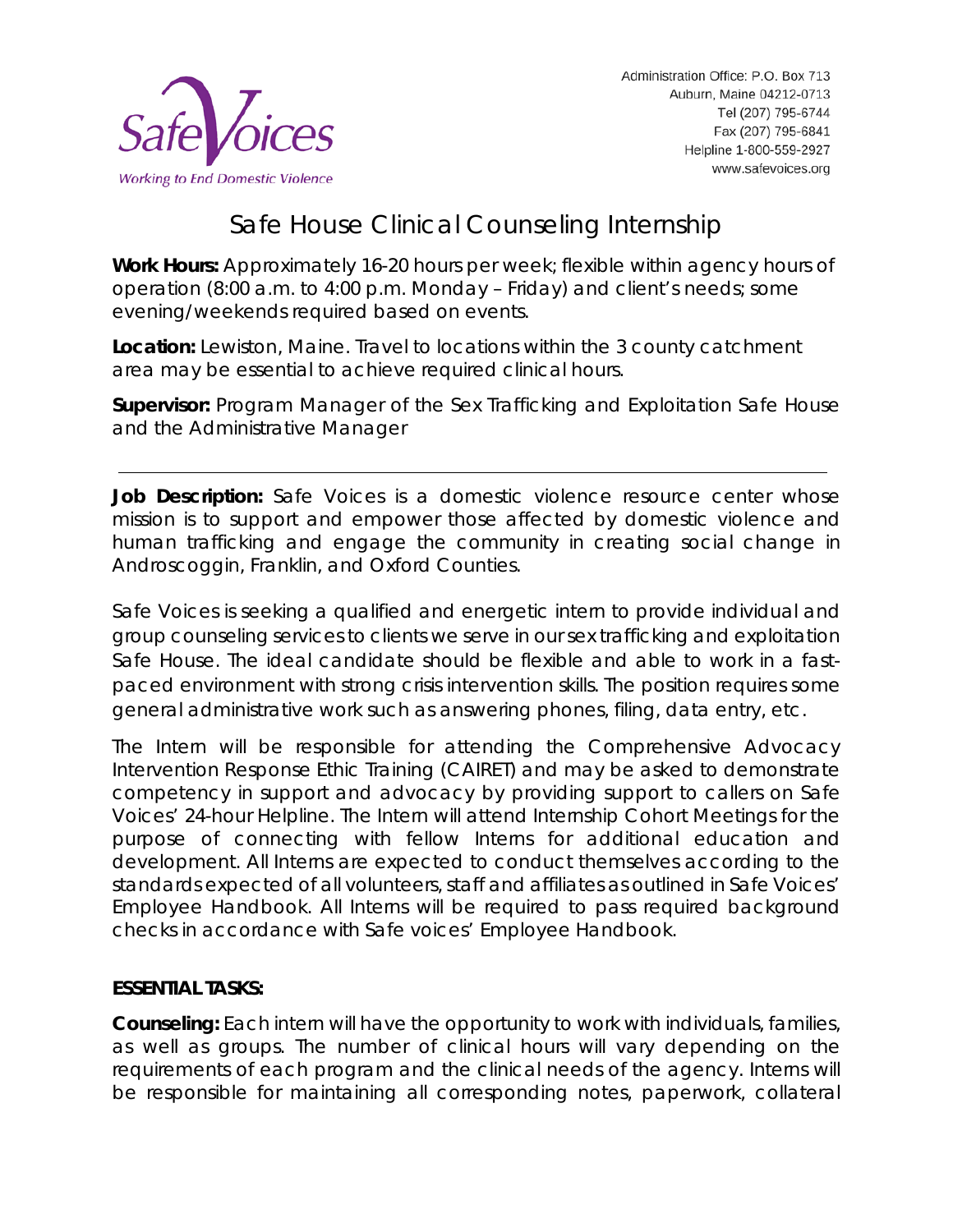

contacts, and data entry for each assigned client. All paperwork will be approved and signed by the intern's clinical supervisor. All paperwork is due in a timely manner.

**Emergency Services:** Interns have a great opportunity to be trained and participate in our emergency services: 24/7 Helpline service, crisis intervention, and emergency safe house services. This provides an opportunity to have a wellrounded view of the services that are provided to all of Safe Voices' clients and it is a great learning opportunity to learn different approaches to trauma work.

**Administrative Tasks**: Interns will be assigned weekly administrative tasks as well as possible yearlong projects that provide insight into agency, such as grants and funding through gathering and research of data or collecting and organizing resources and data entry as assigned.

**Outreach:** Interns will be offered various community outreach opportunities to participate in as part of their internship including tabling, community awareness events, and fundraising events.

# **AGENCY ACTIVITIES:**

- Attend Internship Meetings
- Meet with agency supervisor for at least 1hr per week
- Complete the CAIRET training
- Demonstrate advocacy proficiencies by taking shifts on Safe Voices' 24-hour Helpline.
- Serve as a representative of the agency between the College/University and the community
- Participate in agency events and activities as assigned, including monthly staff meetings
- Assist with general office work, including filing, copying, and answering phones
- Develop individual goals with supervisors and strive to achieve goals

# **QUALIFICATIONS:**

- Currently enrolled at an accredited college or university
- Students must be in their second year (advanced placement) of their Master of Social Work or Master of Counseling program
- 18 years of age or older with a valid driver's license
- Access to reliable transportation with proof of insurance